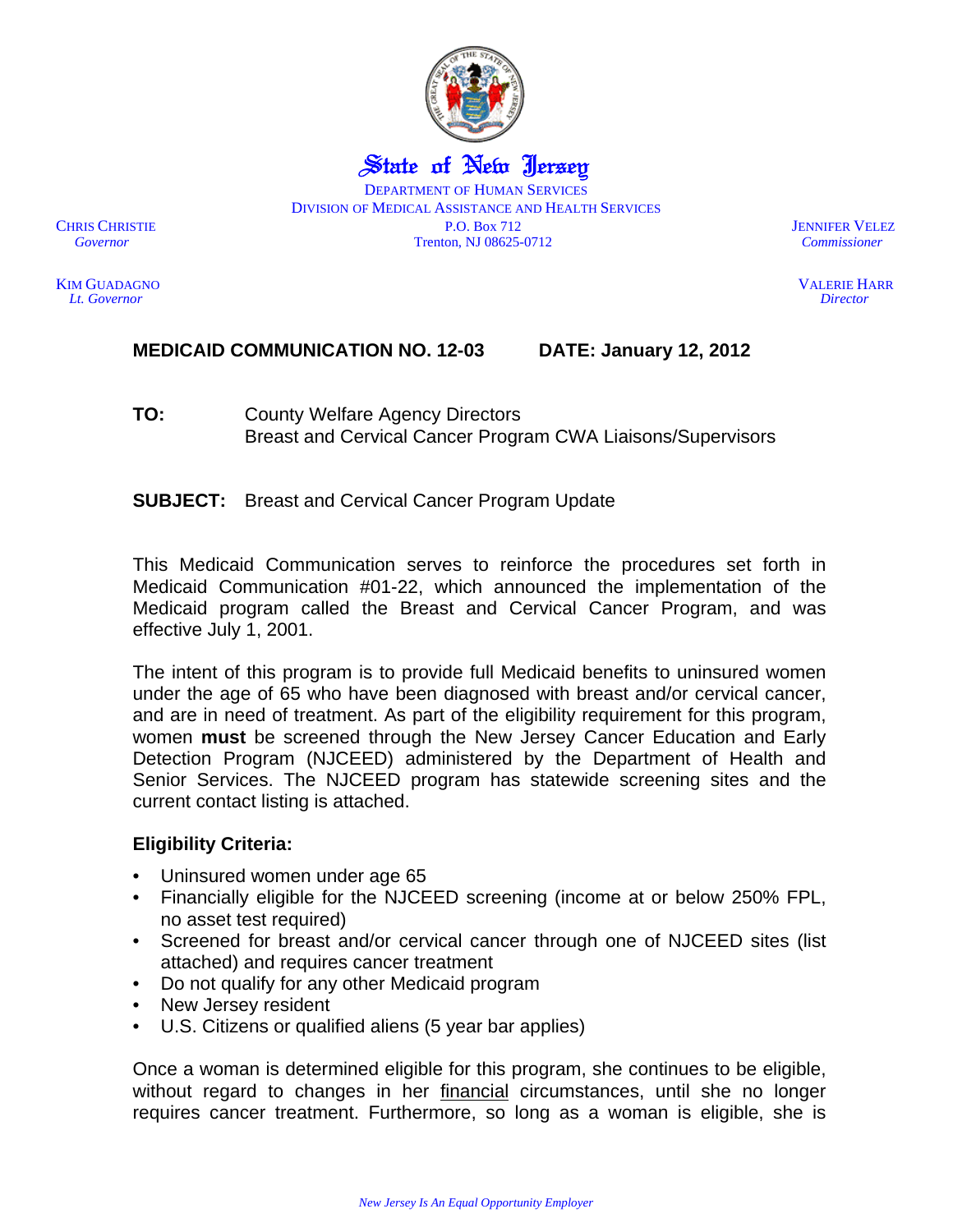entitled to receive all Medicaid covered services from participating Medicaid and/or Medicaid managed care providers.

# **NJCEED Responsibility:**

The NJCEED sites will initiate the eligibility determination process for this program. A Breast and Cervical Cancer Program Addendum will be completed, and forwarded with the necessary supporting documentation (i.e. documentation of U.S. citizenship/identity or immigrant status for non-citizens), along with the first page (front and back) of the New Jersey Cancer Education and Early Detection-CaST II Collection Form, and a signed Certification of Cancer Treatment form to the Presumptive Eligibility (PE) Unit.

# **PE Unit Responsibility:**

- Once the documentation is received from the NJCEED site, the PE Unit will establish a Medicaid PE record based on the eligibility screening completed by the NJCEED site. The initial PE period will begin with the date the woman is screened for breast and/or cervical cancer by the NJCEED program and will continue until the end of the following month. Once PE has been established, the Health Benefits Identification (HBID) card issuance process will begin, the NJCEED program site will receive an acknowledgement letter, and the County Welfare Agency (CWA) will receive a copy of the acknowledgement letter and a disposition form.
- PE women will be uniquely identified on the Medicaid Eligibility System (MES) with a 25 as the first two digits of their Medicaid identification number, followed by a program code 20, along with program status code 295. These women will be exempt from managed care enrollment **only** during the PE period.
- Once PE has been established, the PE Unit will forward the documentation received from the NJCEED program to the appropriate CWA for the establishment of case responsibility and ongoing processing under the Breast and Cervical Cancer Program.

# **CWA Responsibility:**

The CWA will establish a Medicaid case record using the documentation forwarded by the PE Unit. Please be advised that the woman is not required to complete a separate application or to reestablish financial eligibility for the Breast and Cervical Cancer Program. The CWA will also:

- Assign a Medicaid number beginning with county code 01 through 21, followed by a program code 20, along with program status code 295 to establish a woman's ongoing eligibility for this program;
- Complete the PE disposition form and return it to the PE Unit, no later than one week after the expiration of the PE period. If the county process is not completed within the initial PE period, monthly extensions of PE may be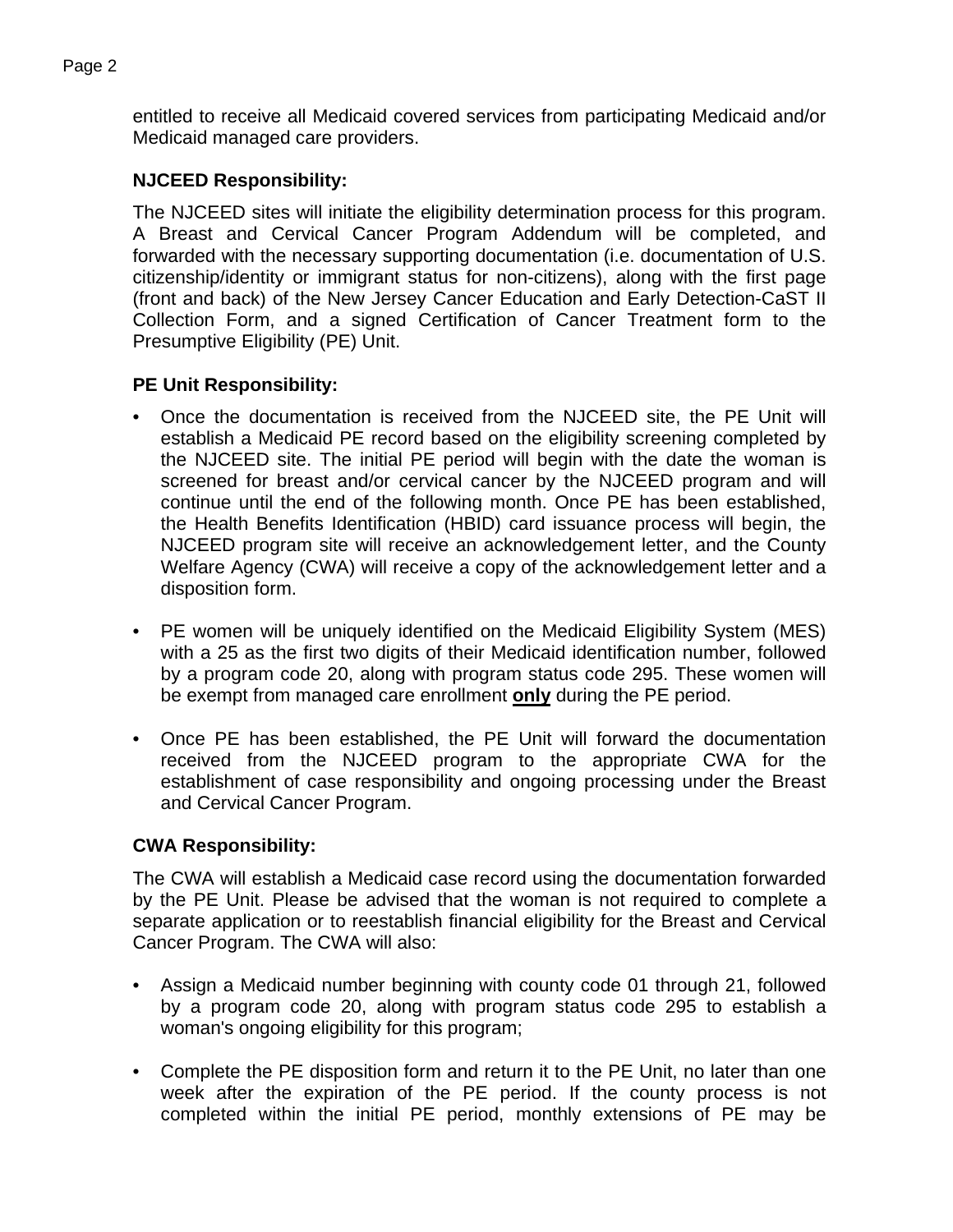requested using the disposition form. The effective date of ongoing eligibility should be established as of the first of the month in which PE was determined. These individuals will then become subject to managed care enrollment;

- Subsequently obtain a completed Re-Certification of Cancer Treatment form (attached) from the woman every six months from the date of initial eligibility, including verification of continued cancer treatment for continued eligibility for the Breast and Cervical Cancer Program; and
- Complete a 12-month redetermination of eligibility by updating health insurance status and age. A financial redetermination is not needed because a woman continues to be eligible without regards to financial circumstances as long as she meets all other program requirements.

The Division requests that the CWA assign a contact person for this program to act as a liaison between the CWA and the PE Unit. Please contact the PE Unit to advise them of your agency's current liaison name, telephone number and email address.

If you have any questions regarding this Medicaid Communication, please refer them to the Division's Presumptive Eligibility Unit at 609-588-2991.

Sincerely,

Valerie Harr

 Valerie Harr **Director** 

VH:M **Attachments**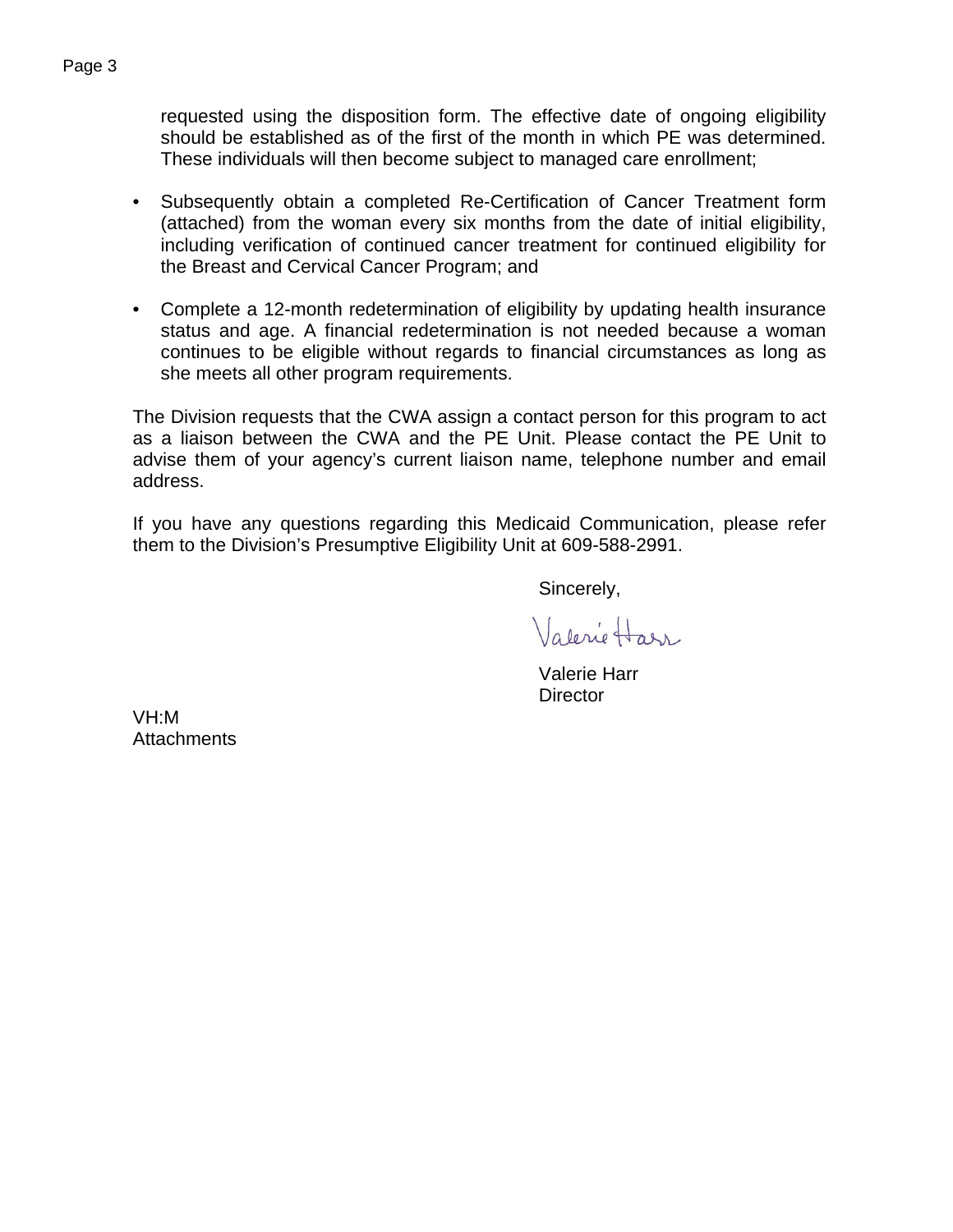c: Jennifer Velez, Commissioner Department of Human Services

> Lynn Kovich, Assistant Commissioner Division of Mental Health and Addiction Services

 Dawn Apgar, Deputy Commissioner Division of Developmental Disabilities

 Jeanette Page-Hawkins, Director Division of Family Development

 Joseph Amoroso, Director Division of Disability Services

 Raquel Jeffers, Deputy Director Division of Mental Health and Addiction Services

 Allison Blake, Commissioner Department of Children and Families

 Mary E. O'Dowd, Commissioner Kathleen M. Mason, Assistant Commissioner Department of Health and Senior Services

# Page 4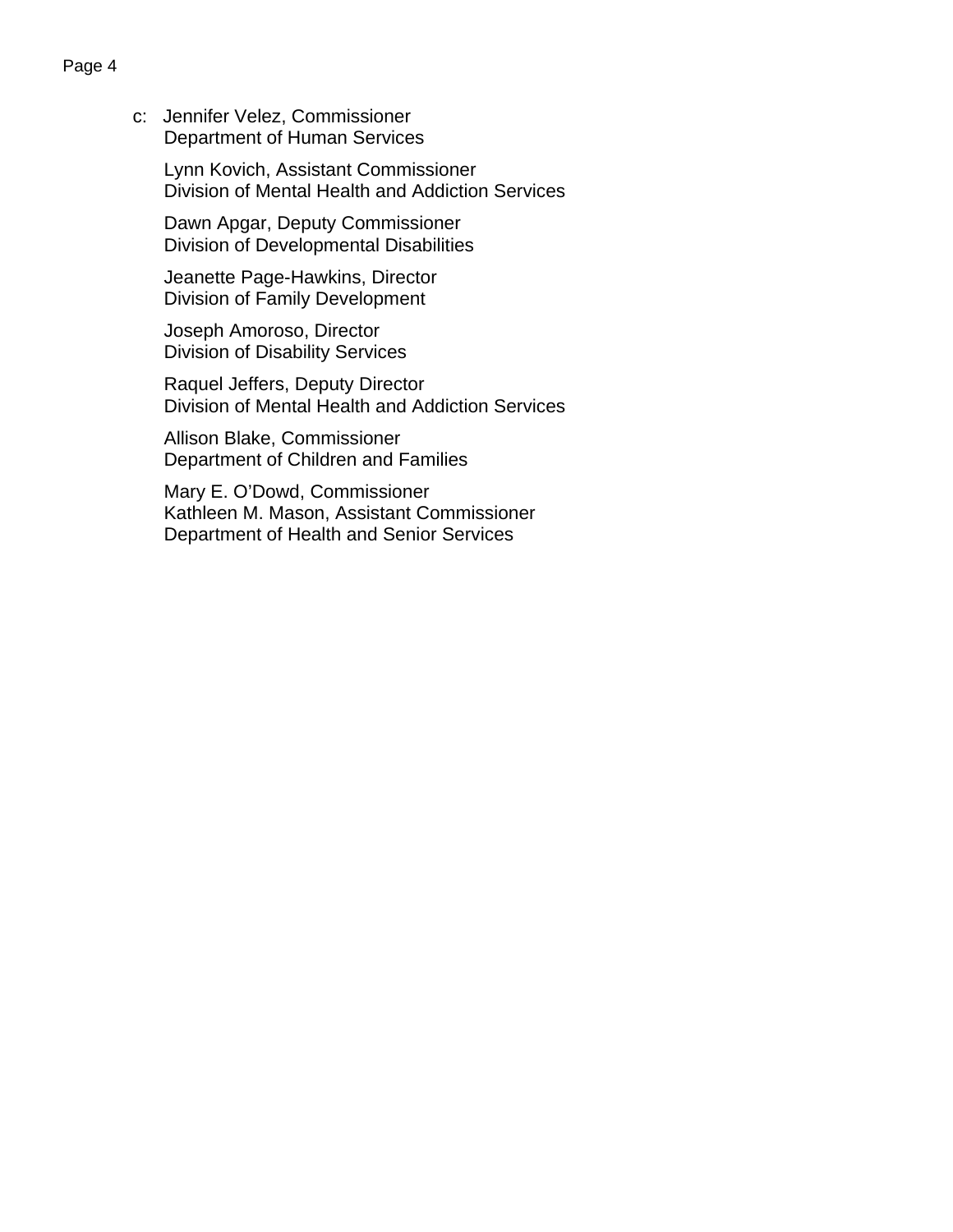# **Breast and Cervical Cancer program Six Month Re-Certification of Cancer Treatment**

| Patient's                                                                                                                                                                                                                                                                                                                                                                                                                                                                                                                          |  |
|------------------------------------------------------------------------------------------------------------------------------------------------------------------------------------------------------------------------------------------------------------------------------------------------------------------------------------------------------------------------------------------------------------------------------------------------------------------------------------------------------------------------------------|--|
|                                                                                                                                                                                                                                                                                                                                                                                                                                                                                                                                    |  |
|                                                                                                                                                                                                                                                                                                                                                                                                                                                                                                                                    |  |
|                                                                                                                                                                                                                                                                                                                                                                                                                                                                                                                                    |  |
|                                                                                                                                                                                                                                                                                                                                                                                                                                                                                                                                    |  |
| <b>CERTIFICATION OF MEDICAL NECESSITY</b>                                                                                                                                                                                                                                                                                                                                                                                                                                                                                          |  |
| I certify that I am the treating physician of the patient identified above.<br>I have examined the patient and reviewed her test results and hereby<br>certify that she is in need of treatment for breast or cervical cancer,<br>as specified above. I certify that the medical information above is<br>true, accurate and complete, to the best of my knowledge, and I<br>understand that any falsification, omission or concealment of<br>material fact in this certification may subject me to civil or criminal<br>liability. |  |
| <b>Physician</b>                                                                                                                                                                                                                                                                                                                                                                                                                                                                                                                   |  |
|                                                                                                                                                                                                                                                                                                                                                                                                                                                                                                                                    |  |